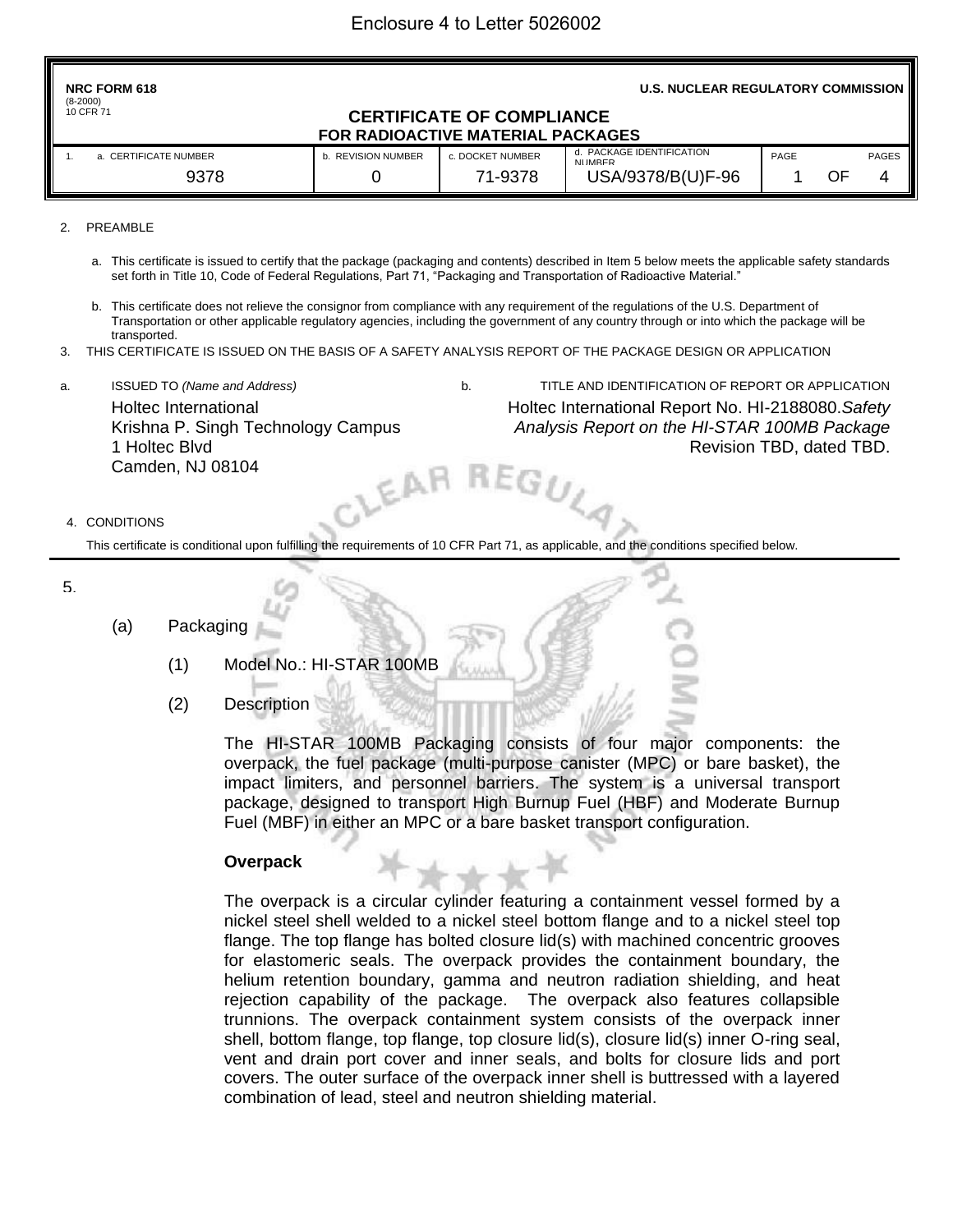| <b>NRC FORM 618</b><br>$(8-2000)$                                                         | <b>U.S. NUCLEAR REGULATORY COMMISSION I</b> |                  |                                       |      |    |              |  |  |
|-------------------------------------------------------------------------------------------|---------------------------------------------|------------------|---------------------------------------|------|----|--------------|--|--|
| 10 CFR 71<br><b>CERTIFICATE OF COMPLIANCE</b><br><b>FOR RADIOACTIVE MATERIAL PACKAGES</b> |                                             |                  |                                       |      |    |              |  |  |
| a. CERTIFICATE NUMBER                                                                     | <b>b. REVISION NUMBER</b>                   | c. DOCKET NUMBER | d. PACKAGE IDENTIFICATION<br>NI IMRER | PAGE |    | <b>PAGES</b> |  |  |
| 9378                                                                                      |                                             | 71-9378          | USA/9378/B(U)F-96                     |      | OF | 4            |  |  |

## 5(a)(2) Description (Continued) **Overpack (Continued)**

The overpack has two limiting cavity lengths, termed Type XL (Extra-Long) and Type SL (Short Length) to accommodate the variety of lengths of commercial spent nuclear fuel (SNF). The Type XL and SL overpacks are approximately 212 and 197 inches long respectively. The cavity lengths are approximately 166 inches (SL) and 192 inches (XL). Both versions of the overpack have an inside diameter of approximately 69 inches, and an outer diameter of approximately 100 inches without impact limiters and 124 inches with impact limiters.

The maximum packaging weights of the SL and XL versions are approximately 238,600 pounds and 246,240 pounds respectively. The maximum allowable gross weight for transportation (including the overpack, the MPC, the contents, and the impact limiters) is nominally 288,000 pounds for the SL version and 300,000 pounds for the XL version.

## Transport Configuration 1 (Bare Basket)

In the bare basket transport configuration the fuel basket and SNF are loaded directly into the cavity of the overpack without an MPC. Two closure lids are employed in the bare basket configuration. This configuration is only applicable to the Type SL package.

## Transport Configuration 2 (MPC)

In the MPC transport configuration the fuel basket and SNF are loaded into the MPC, and the MPC subsequently loaded into the overpack for transport. One closure lid is employed in the MPC configuration. Fuel spacers may be employed within the MPC to control (minimize) the assembly-to-MPC lid gap generated by the difference in length between the fuel assembly and MPC cavity. This configuration is only applicable to the Type XL package.

 $* +$ 

### **Fuel Basket**

A metal matrix composite of aluminum and boron carbide, Metamic-HT, is the principal constituent material of the fuel basket, both as structural material and neutron absorber material. The bare basket configuration employs the F-24M and F-32M fuel baskets, while the 32M basket is used with the MPC configuration. The principal difference between the 24 and 32 baskets is the use of flux traps in the 24 basket.

## **MPC**

There is one MPC model, designated the MPC-32M, for use with the overpack.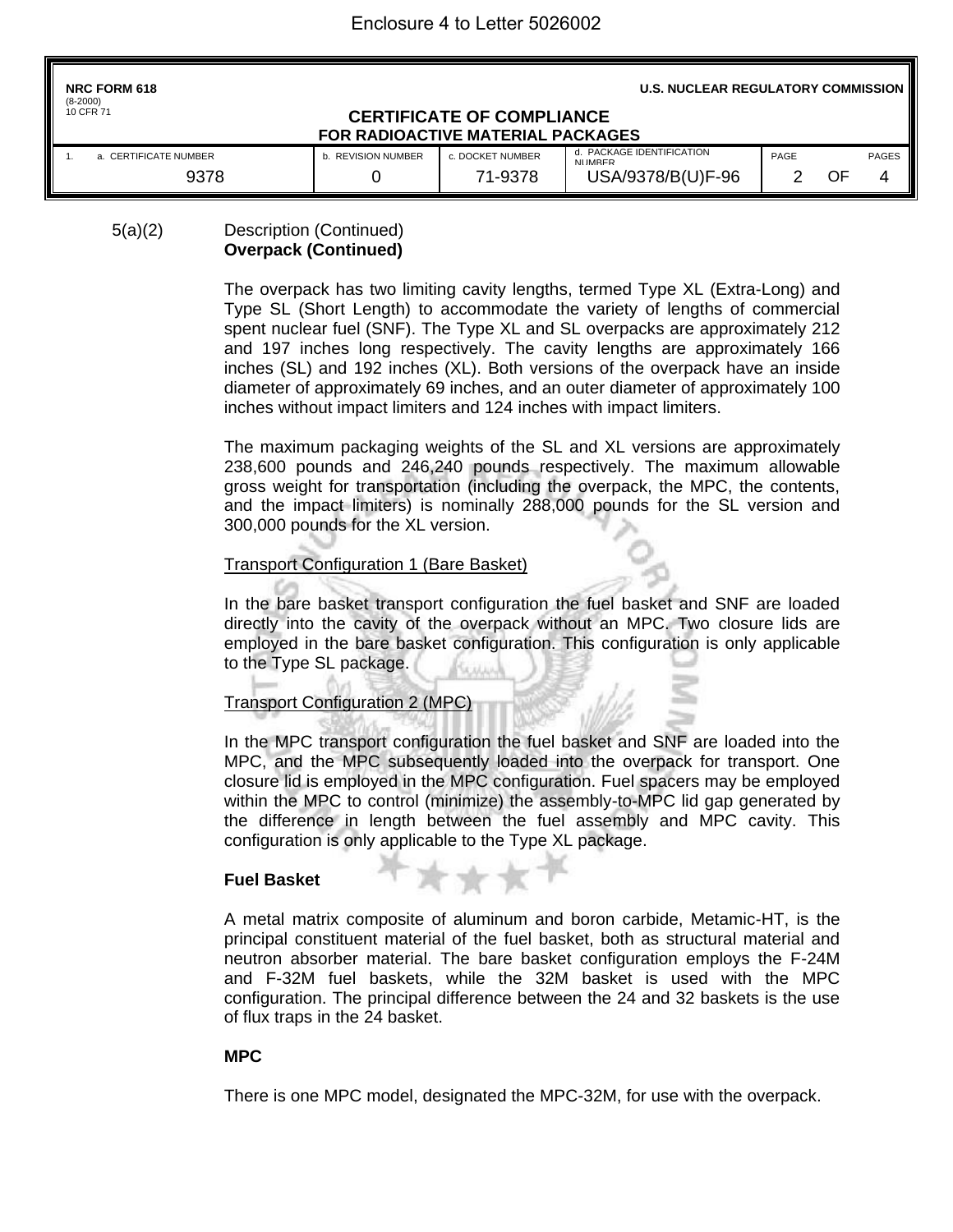| <b>NRC FORM 618</b><br>$(8-2000)$                                                  | <b>U.S. NUCLEAR REGULATORY COMMISSION   </b> |                  |                                          |      |    |              |  |  |  |  |
|------------------------------------------------------------------------------------|----------------------------------------------|------------------|------------------------------------------|------|----|--------------|--|--|--|--|
| 10 CFR 71<br><b>CERTIFICATE OF COMPLIANCE</b><br>FOR RADIOACTIVE MATERIAL PACKAGES |                                              |                  |                                          |      |    |              |  |  |  |  |
| a. CERTIFICATE NUMBER                                                              | <b>REVISION NUMBER</b>                       | c. DOCKET NUMBER | PACKAGE IDENTIFICATION<br>d.<br>NI IMRER | PAGE |    | <b>PAGES</b> |  |  |  |  |
| 9378                                                                               |                                              | 71-9378          | USA/9378/B(U)F-96                        |      | OF | 4            |  |  |  |  |

5(a)(2) Description (Continued)

# **MPC (Continued)**

The MPC is a welded cylindrical structure with flat ends. The MPC consists of a honeycombed fuel basket made from panels of Metamic-HT, a baseplate, canister shell, lid, and closure ring.

# **Impact Limiters**

Two identical impact limiters, fabricated of aluminum honeycomb crush material completely enclosed by an all-welded stainless steel skin, are attached to the top and bottom of the overpack with 16 bolts each.

## **Personnel barrier**

The personnel barrier, placed over the package lying in a horizontal orientation during transport, is a packaging component when in use. It provides a physical barrier to prevent access to hot areas of the package.

- (3) Drawings
	- (a) HI-STAR 100MB Cask Drawing 11070, Sheets 1-7, Rev. 24 (b) MPC-32M Basket Drawing 11084, Sheet 1, Rev.  $10$
	- (c) F-32M Basket Drawing 11082, Sheet 1, Rev.  $10<sup>9</sup>$
	- (d) F-24M Basket Drawing 11083, Sheet 1, Rev.  $10<sup>9</sup>$ 
		- (e) MPC Enclosure Vessel Drawing 3923, Sheets 1-9, Rev. 386
	- (f) HI-STAR 100MB Impact Limiter Drawing 11101, Sheets 1-4, Rev. 20

# 5.(b) Contents

- (1) Type, Form, and Quantity of Material
	- (a) PWR fuel assemblies with the characteristics listed in Tables 7.7.1 and 7.7.2 of the application.
- (2) Maximum Quantity of Material Per Package

24 or 32 Pressurized Water Reactor (PWR) fuel assemblies in the F-24M or F-32M basket, respectively

32 PWR fuel assemblies in the MPC-32M.